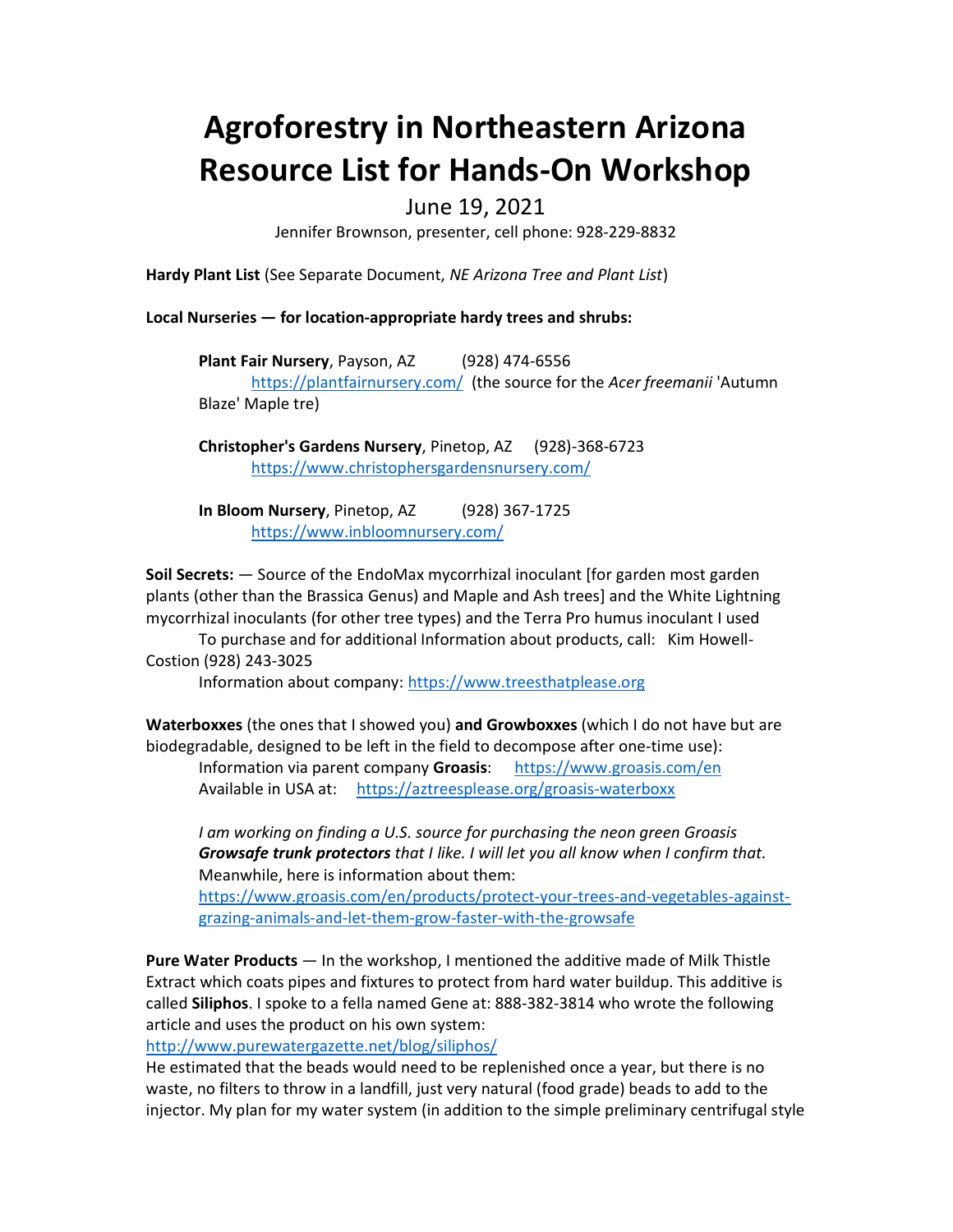mesh filter I already have that gets cleaned when I top up my Solar batteries) is to add a 5 micron sediment filter appropriately sized for my 16 gal/min maximum flow rate, install the water structuring devise (that I mentioned) and add the Siliphos injector. Gene sells both the Siliphos system and the sediment filter which are both very reasonably priced.

The book I mentioned that talks about the behavior of water when it is structured is called, **The Fourth Phase of Water**, by Dr. Gerald Pollack. I think their discoveries are going to have profound impact on many areas of life. Supposedly, his second book will be more oriented towards how these discoveries impact everyday life. I greatly look forward to reading that when it comes out.

Crystal Blue Water Solutions - This is the company who sells the water structuring device I mentioned (but forgot to show it to you all). They look like this (I have the SP-1, which is a one inch size to fit the line that goes to my house):

https://crystalbluewatersolutions.com/main-store/. The fella I have worked with (the founder of the company) is Tom Meyer. He is extremely helpful and generous with his time.

## For those of you who did not attend the on-line lecture portion of this series, here are a few resources that were shared previously, but worth mentioning again:

Quivira Coalition —Technical guides for Erosion, Water Harvesting, Land and Watershed Restoration, Soil Health, etc. Based in New Mexico. https://quiviracoalition.org/techguides/

Introduction to Erosion Control: https://quiviracoalition.org/wpcontent/uploads/2018/03/An-Introduction-to-Erosion-Control.pdf Erosion Control Guide: https://quiviracoalition.org/wpcontent/uploads/2018/03/Erosion-Control-Field-Guide.pdf Water Harvesting and Roads: https://quiviracoalition.org/wpcontent/uploads/2018/06/A-Good-Road-Lies-Easy-on-the-Land.pdf

Audubon Society (good Native Plants Database which can be sorted for trees, shrubs, grasses, etc.): https://www.audubon.org

And additional resources on the websites of our Sponsors:

### Arizona Community Tree Council: www.aztrees.org

Arizona Department of Forestry and Fire Management: Urban and Community Forestry Page: https://dffm.az.gov/forestry-communityforestry/urban-community-forestry

### Southwest Agroforestry Action Network (SWAAN): https://swaan-site.org/

Linking Edible Arizona Forests (LEAF): https://leafnetworkaz.org Edible Tree Directory (need to select "HIGH PLATEAU, MOUNTAIN" as "Appropriate Arizona Elevation Category") https://leafnetworkaz.org/Plant-Directory